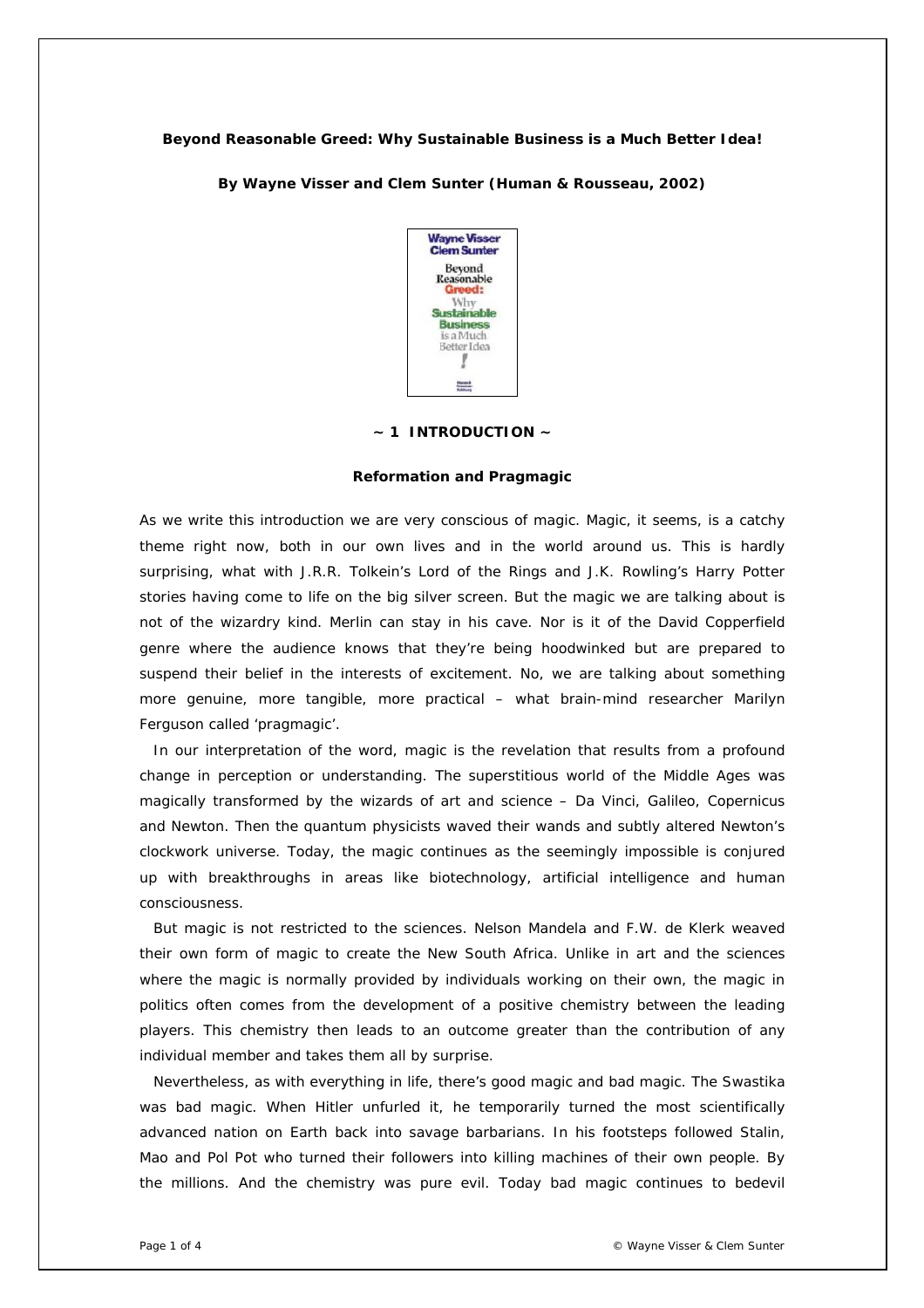regions like the Middle East and Northern Ireland where thirst for revenge plunges ordinary people into acts of lunacy and callousness. In the name of God or Allah. And He is always on *your* side.

What, you may be asking, has all this to do with business? Well, magic has everything to do with business and this book. For the simple reason that bad magic has moved many companies into a state that is beyond reasonable greed. And the public have a good idea of the boundary between 'reasonable' and 'obscene'. Recently, in South Africa, we have had several disclosures on the size of individual packages and the terms of share incentive schemes which have caused tremendous hue and cry. They have been clearly out of wack with the norm. To give companies the benefit of the doubt, they may not have consciously exceeded the limits of reasonableness. Their boards probably comprise the normal spectrum of saints and sinners; but somehow they have allowed themselves to be collectively swept along by the prevailing paradigm of success which is purely financial, and that in turn has led to unreasonable behaviour. In light of Enron's failure, this judgement may be overly kind and more cases of dodgy accounting, inflated profits and insider trading by the board may pop up in Corporate America and Corporate Europe. So we want to break the spell. We want to indulge in good magic by challenging and changing the orthodox perceptions surrounding business – making the chief executive officers (CEOs) realise the limitations of their current modes of understanding and habits of practice. Above all, we want to persuade them to let go of their conditioning just long enough to glimpse a fantastic new vision of what business could be in the twenty-first century.

Bluntly put, we are seeking a Reformation in business along the same lines as the one precipitated by Martin Luther in 1517. On October 31 of that year, he wrote an attack on the sale of indulgences (remissions of punishment for sin) in 95 theses which he nailed to a church door. His basic point was that the Church had become too interested in enriching itself at the expense of its true mission of providing spiritual leadership. It had lost the support of the population at large with its mercenary practices and obsession with grandeur and wealth. In exactly the same way, the modern corporate world has lost the confidence of the person in the street. The high priests of business – the board of directors – are perceived as just another example of a group of privileged people driven by unreasonable greed and feathering their own nests. The customers and shareholders come a poor second and other stakeholders trail even further behind. The modern equivalent of indulgences is an astronomical salary, a large wad of share options and a corporate jet. And the modern equivalent of the flowery and unintelligible prayers which the Church used to recite in order to extract its indulgences from the peasantry is the purple prose and lofty sentiments expressed by companies in their mission statement, combined with a set of accounts that only the initiated can understand.

The other high-sounding phrase that has been introduced into the boardroom is corporate governance. But if the unfolding Enron saga is disclosing anything, it is that corporate governance is sometimes not worth the (shredded) paper it is written on – and,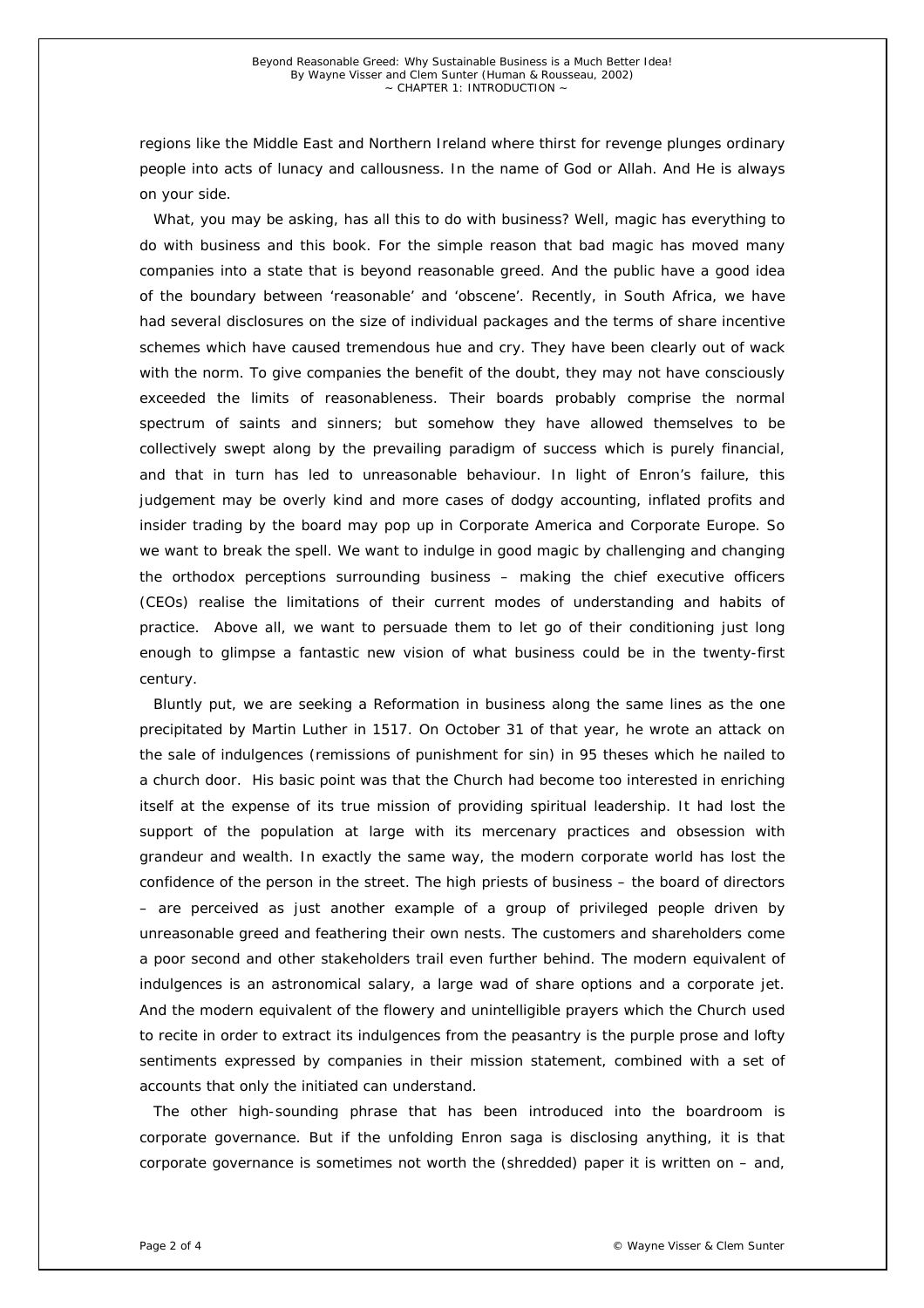boy, is there plenty of paper! Should the people involved in implementing corporate governance not have their hearts in the right place and just be going through the motions, the process becomes a charade. You can have all the non-executive chairpersons, nonexecutive directors, remuneration committees, audit committees, environment, health and safety committees and external auditors you like, but things will go hideously wrong if ceremony has replaced substance and cynicism is the order of the day. Some nonexecutive directors sit on so many boards that it is physically impossible for them to exercise their fiduciary responsibilities properly. Worse still is a situation where the Chairman and CEO are one and the same person and he has managed to load the board with his buddies. If things go right, they are the first to congratulate him and approve a handsome bonus. If things go wrong, they are the last to ask the tough questions needed to expose malpractice. They would prefer to have the wool pulled firmly over their eyes even though ignorance is no excuse in terms of the law. At least, the Enron saga will mean that shareholders will no longer rubberstamp the appointment of external auditors and non-executive directors. They will want them as *real* representatives to monitor what management is doing. But as we shall argue later on, we believe this representation should be extended to other types of stakeholders as well.

So reform is critical for business to restore its reputation, particularly as its presence in society rivals that of the Church in the sixteenth century. Hence we see business as establishing a new and broader role model, in keeping with modern times, rather than going back to the old one. Another word for this type of change is *shapeshifting* – liberating ourselves from the old form that defined and constrained us in the past and morphing into a completely new being, with new characteristics and potential for the future. The catalyst to which we refer often in this book and which will assist us in the process of shapeshifting is *sustainability*. Unfortunately, the word is almost a cliché now; but the idea behind it remains a powerful source of inspiration and is responsible for an umbrella movement encompassing as diverse a group as you can imagine - academics, avant-garde entrepreneurs, mother-earthers, pop-singers, students, housewives, activists in non-governmental organisations (NGOs), organic farmers, green scientists and politicians, etc. They all share one thing in common: an interest in improving human wellbeing by seeking a proper balance between social, economic and environmental change. Of course, the position of the fulcrum on which these three fields should be balanced differs considerably from person to person.

More than this, however, sustainability is a new way of perceiving business – its purpose, its methods and its impacts. For those companies that can adapt and respond quickly and intelligently enough, there are new markets to capture and profits to be made. For those that are ill prepared, sustainability is going to become a significant financial burden, even a threat to corporate survival. In writing this book, therefore, we primarily have in mind people in business or people who are concerned about business – especially managers and professionals focused on improving the performance of companies amidst the complexity of budget constraints, market pressures, customer demands, community